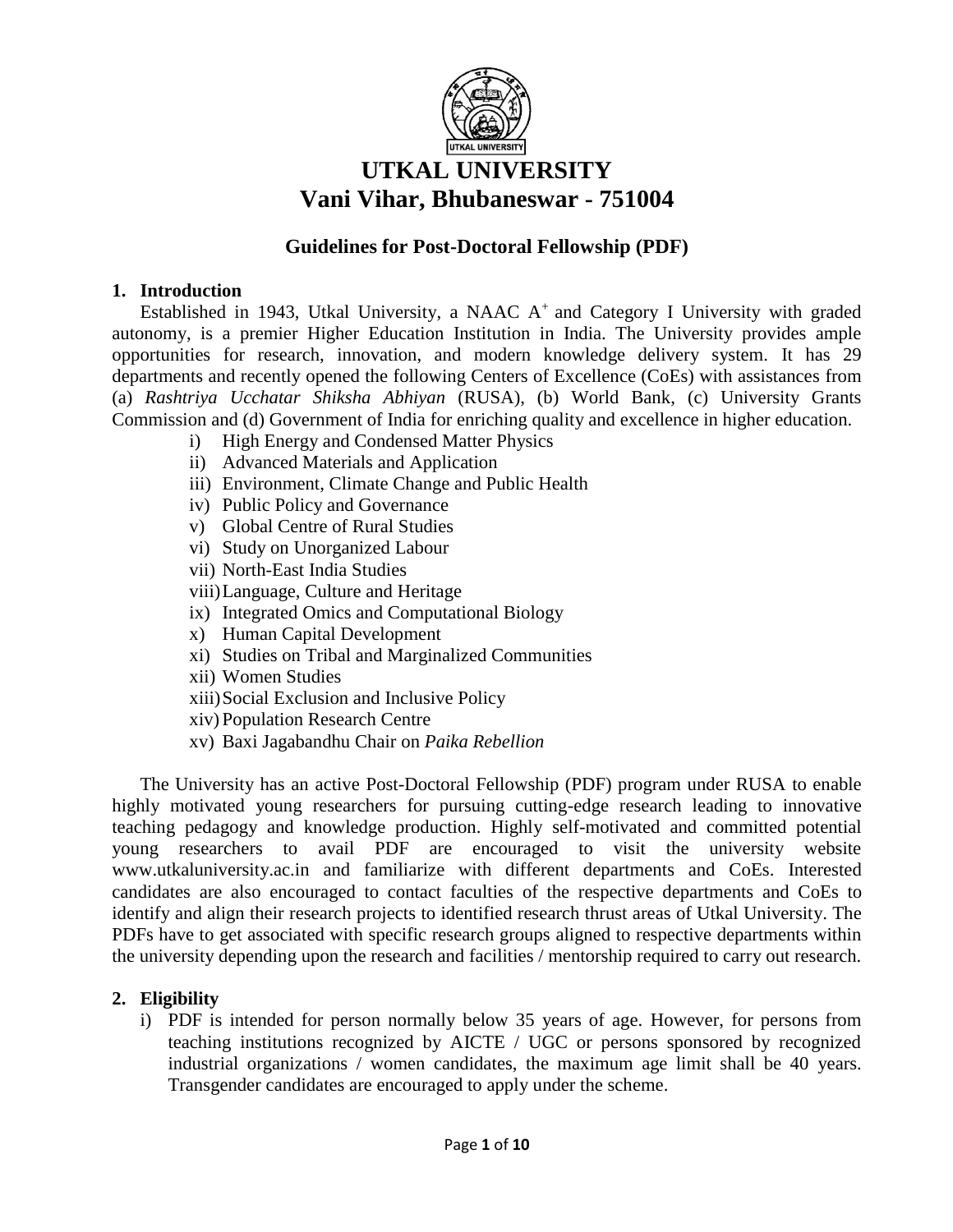- ii) The candidate should have a PhD degree in the last three years and has at least two publications in either Scopus or Web of Science Indexed Journals / one patents to her / his credit.
- iii) Fellowship should be available to Indian as well as Foreign Nationals.

# **3. Reservation**

- i) Government of Odisha notifications for reservation of seats for SC/ST and age relaxation for SC/ST will apply.
- ii) Candidates admitted under the reserved quota will necessarily have the minimum qualification stated in sub-section (ii) section 2 above.

# **4. Selection**

The selection criteria are consisted of two stages: (a) Short-listing Criteria and (b) Seminar and interactions with RUSA Research Evaluation Committee (RUSA-REC).

- i) Short-listing Criteria: The applicants will be short-listed on the basis of academic records, R&D experience, research publications (both quality and quantity), number of patents and the quality of research proposal prepared as per the outlines of Annexure I. The quality of research proposal will be evaluated by three external domain experts selected by the Vice-Chancellor, Utkal University.
- ii) The short-listed applicants will be called for the Seminar and interaction with the RUSA-REC.

# **5. RUSA Research Evaluation Committee (RUSA-REC)**

RUSA Research Evaluation Committee (RUSA-REC), the apex Committee of Research and Innovation under RUSA composed of the following members.

- i) Vice-Chancellor, Utkal University : Chairperson
	- ii) Chairperson, PG Council, Utkal University : Member
- iii) Director R&D, Utkal University : Member
- iv) Director, IQAC, Utkal University : Member
- v) Three External Members nominated by the Vice-Chancellor, Utkal University (One each from Arts and Humanities, Commerce and Management, and Science)
- vi) Representative of RUSA Cell, MHRD (nominated by RUSA Cell, MHRD, Government of India)
- vii) Coordinator RUSA, Utkal University : Member-cum-Convener

The major functions of the RUSA Cell shall be to screen initial applications and undertake background work for annual assessment for evaluation by RUSA - REC. The major functions of the RUSA-REC are:

- i) Selection of Post-Doctoral Fellowship / Doctoral Fellowship;
- ii) Evaluating the annual progress of the PDF / Doctoral Fellowship holders
- iii) Final authority to take the all disciplinary action including granting / discontinuing / stopping the fellowship.
- iv) Selection / evaluation of Research Projects Under RUSA
- v) Selection / evaluation of granting funds for organizing seminar / conference / workshop
- vi) Selection of travel and other related grants for attending / participating / presenting research papers in seminar / Conferences / Workshops / Training Programs etc.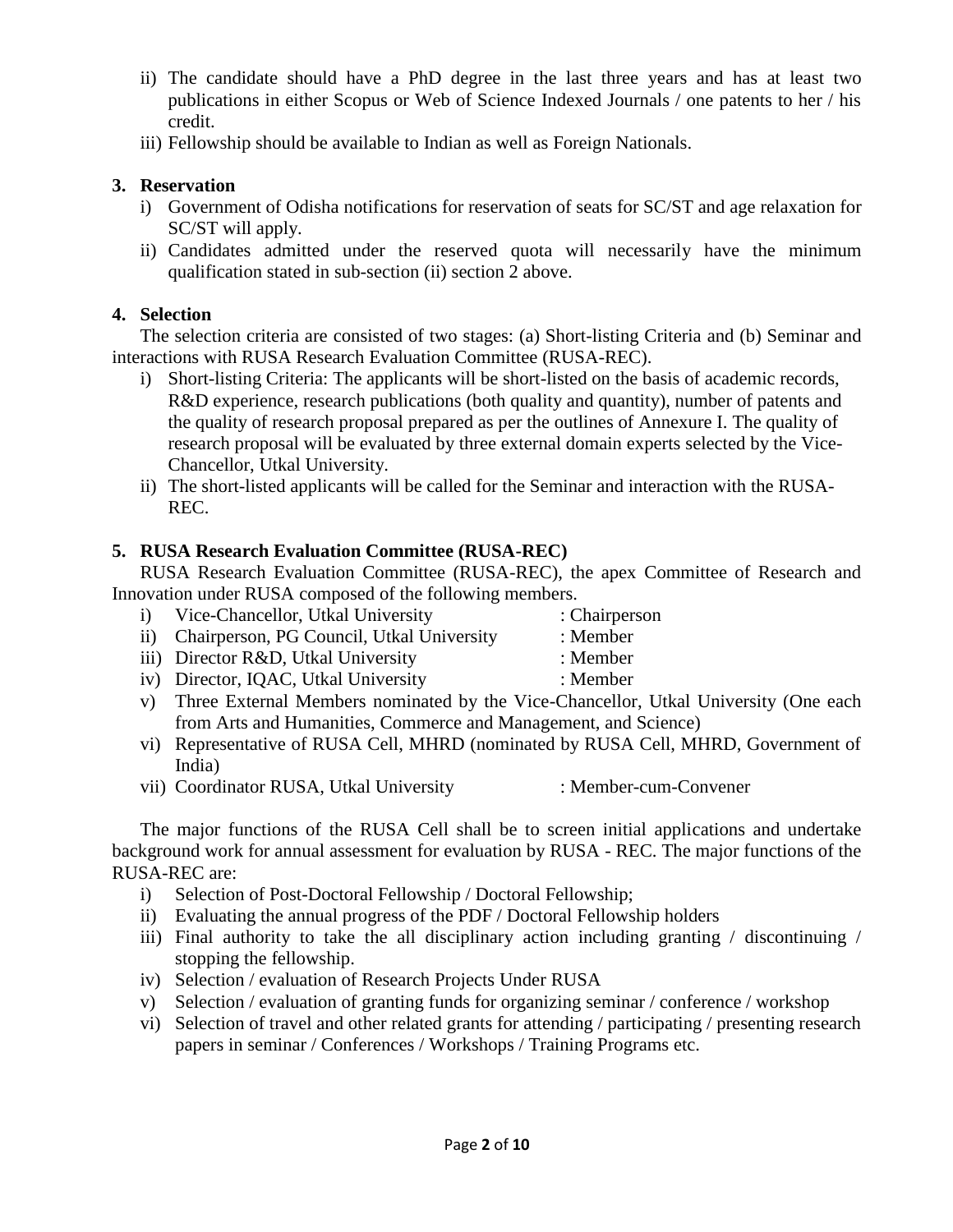Generally, the RUSA-REC will meet at least twice in a year. All the administrative expenses, TA / DA of the Committee Members, and meeting arrangements will be borne from the PDF / Doctoral Fellowship Funds available with RUSA.

# **6. Tenure**

- i) The PDF awarded to a researcher will be for a total period of three years, renewable on yearly basis. The fellow will submit an affidavit to work in the University at least for a period of two years otherwise retuned back the entire amount of fellowship received till the date of discontinuance.
- ii) The renewal of fellowship can be made on consideration of the research work carried out in the preceding year by RUSA-REC.
- iii) The University may terminate the fellowship of a person at any time on the basis of a report from the Head of the Department/Centre/School and recommendation of the RUSA-REC.
- iv) A fellow may discontinue the fellowship and leave the University before the end of the tenure with prior approval of the Competent Authority.

# **7. Fellowship**

- i) The PDF shall carry a fixed monthly fellowship of  $\bar{\tau}1,00,000$  (Rupees one lakh) only
- ii) The fellow shall entitle to receive a yearly lapsable contingency amount of  $\overline{660,000}$ (Rupees sixty thousand) only on production of valid bills.
- iii) The fellow shall be eligible, on the recommendation of RUSA-REC, to reimburse the expenses [limited to  $\bar{\tau}1,00,000$  (Rupees one lakh) only] of one round-trip international travel (economy class airfare) and other expenses for presenting a research paper in an international seminar / conference organized by a reputed University / research institute / professional body in the entire tenure of the fellowship.
- iv) Utkal University Leave policy for teaching staff shall be applicable for the PDF fellow.

# **8. Assignment**

- i) The Fellow will be attached to the Department / Centre / School and devote herself / himself to full time research and teaching in an area approved by the respective Department / Centre / School concerned.
- ii) S/he will be encouraged to write and apply funding research projects for the Department / Centre / School.
- iii) S/he shall not accept or hold any appointment, paid or otherwise or receive any emoluments, salary, stipend, consultancy etc., from any other sources during the tenure of the fellowship without the consent of the Competent Authority.
- iv) The fellow shall be required to present and submit a comprehensive progress report at the end of each month.
- v) The Head of the Department / Centre / School will assign to a fellow academic responsibility (lectures, tutorial classes, laboratory demonstration work, conduct of seminar, symposia, running and maintenance of equipment, computer etc.) not exceeding 12 hours per week.
- vi) The PDF holders will be posted either in the Vani Vihar Campus or Chandikhole Campus. The Posting shall be decided by the Vice-Chancellor, Utkal University.
- vii) The fellow will also be eligible to serve as co-guide for M.Sc. / MA and M.Phil. projects.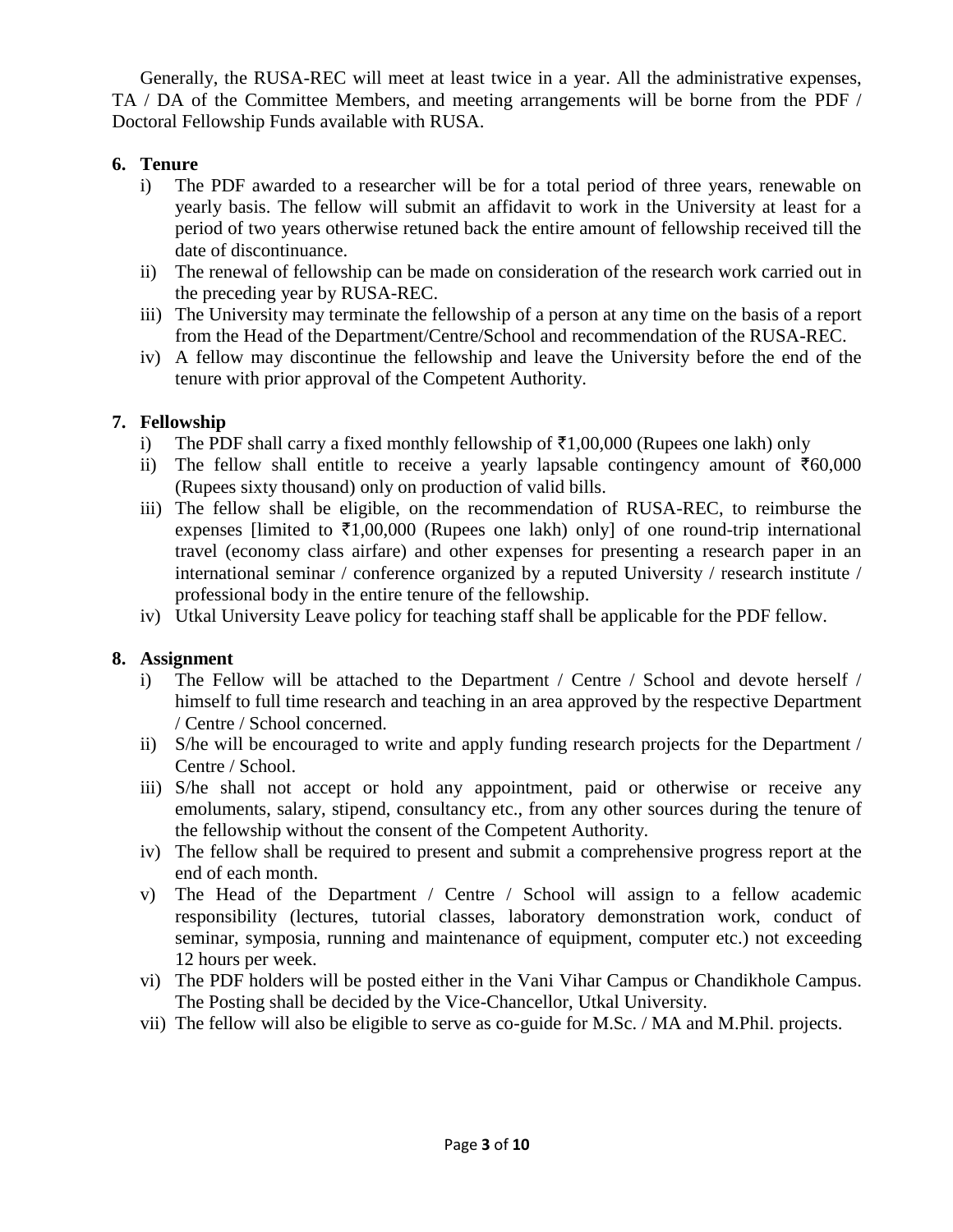# **9. Application Processes**

- i) The interested candidates are required to apply in the prescribed application form for the PDF available in this guideline. Other details pertaining to the critical dates relating to the engagement of PDF shall be communicated through a public advertisement.
- ii) Interested candidates are eligible to apply in the research interests / thrust areas of across 29 departments and all CoEs at Utkal University.
- iii) Applications received after due date will not be considered.
- iv) The application shall comprise of:
	- a) Duly filled in prescribed Application Form
	- b) A covering letter that mentions the specific research area they would like to be considered
	- c) A detailed academic CV, list of publications and Names of three academic referees
	- d) A statement of Research Interests / Statement of purpose (around 1500 words)
	- e) A detailed proposal as per Annexure I within 5000 words including an abstract of 500 words.
	- f) Soft copy of reprints of three best research publications.
- v) The University reserves the right to reject any or all applications without assigning any reason thereof.
- vi) The selection process for PDF fellows will be undertaken throughout the year. List of candidates found suitable by the RUSA-REC shall be displayed on the university website within seven days of the seminar presentation.
- vii)During the engagement processes, appropriate communication at all times would be made through the university website / e-mail to keep applicants informed of their application status.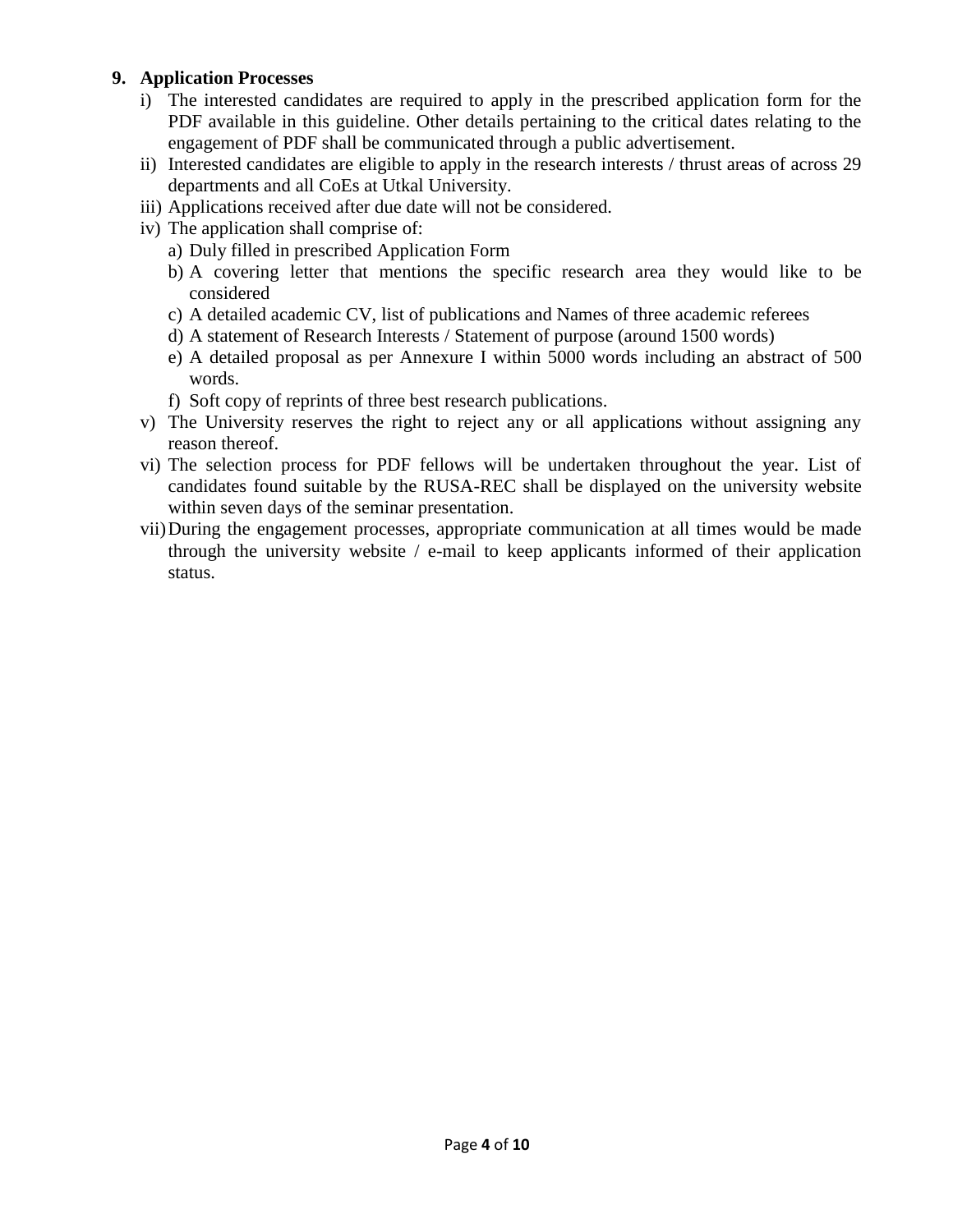# **APPLICATION FORM FOR**  *Post-Doctoral Fellowship at Utkal University*

# Department / Centre of Excellence applied for: \_\_\_\_\_\_\_\_\_\_\_\_\_\_\_\_\_\_\_\_\_\_\_\_\_\_\_\_\_\_\_\_\_

# **PHOTOGRAPH**

**Affix Recent Passport Size Photo**

| Name          | (First) | (Middle) | (Last) |
|---------------|---------|----------|--------|
| Date of Birth | (Day)   | (Month)  | Year)  |

| <b>Communication Address</b> |               |        |        |
|------------------------------|---------------|--------|--------|
|                              |               |        |        |
|                              |               |        |        |
|                              |               |        |        |
|                              |               |        |        |
| Telephone No. with           | Telephone No. | Mobile | E-mail |
| STD Code                     | with STD Code |        |        |
| (Residence)                  | (Office)      |        |        |
|                              |               |        |        |
|                              |               |        |        |
|                              |               |        |        |

| <b>Permanent Address</b>                  |        |        |  |  |
|-------------------------------------------|--------|--------|--|--|
|                                           |        |        |  |  |
|                                           |        |        |  |  |
|                                           |        |        |  |  |
|                                           |        |        |  |  |
|                                           |        |        |  |  |
| Telephone No. with                        | Mobile | E-mail |  |  |
| STD Code (Residence)<br>STD Code (Office) |        |        |  |  |
|                                           |        |        |  |  |
|                                           |        |        |  |  |
|                                           |        |        |  |  |
|                                           |        |        |  |  |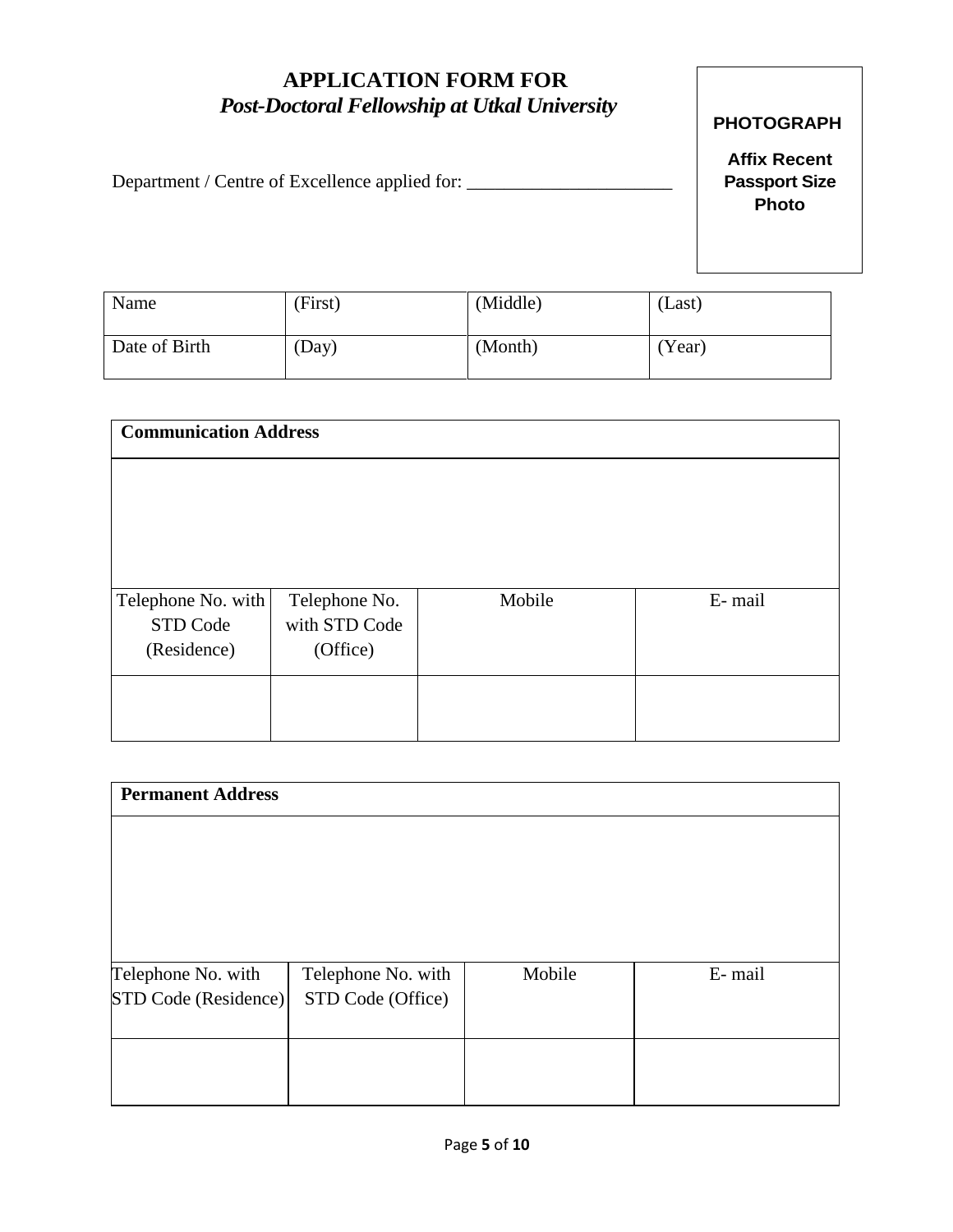# **1) Details of University/ Institution Studied (Matriculation's level and above)**

| <b>S.No.</b> | <b>Degree</b> | <b>Discipline</b> | <b>University/College</b> | Year | <b>Average</b><br>Marks/<br><b>CGPA</b> |
|--------------|---------------|-------------------|---------------------------|------|-----------------------------------------|
|              |               |                   |                           |      |                                         |
|              |               |                   |                           |      |                                         |
|              |               |                   |                           |      |                                         |
|              |               |                   |                           |      |                                         |
|              |               |                   |                           |      |                                         |

**2) Whether any degree was obtained through Correspondence course/distance education mode?**

(Tick the relevant) **Yes \_\_\_ No\_\_\_** 

# **If yes give details:**

# **3) Professional Experience** (Teaching/Research/Industrial) if any:

| Name of the  | <b>Designation</b> | <b>Period</b> |    |                       |
|--------------|--------------------|---------------|----|-----------------------|
| organization |                    | <b>From</b>   | To | <b>Nature of Work</b> |
|              |                    |               |    |                       |
|              |                    |               |    |                       |
|              |                    |               |    |                       |
|              |                    |               |    |                       |
|              |                    |               |    |                       |
|              |                    |               |    |                       |
|              |                    |               |    |                       |
|              |                    |               |    |                       |

#### **4) Publication Details**

| <b>Name of the Publication</b> | <b>Total Citations</b>              | <b>Impact Factor</b>                |
|--------------------------------|-------------------------------------|-------------------------------------|
|                                | Scopus -<br><b>Web of Science -</b> | Scopus -<br><b>Web of Science -</b> |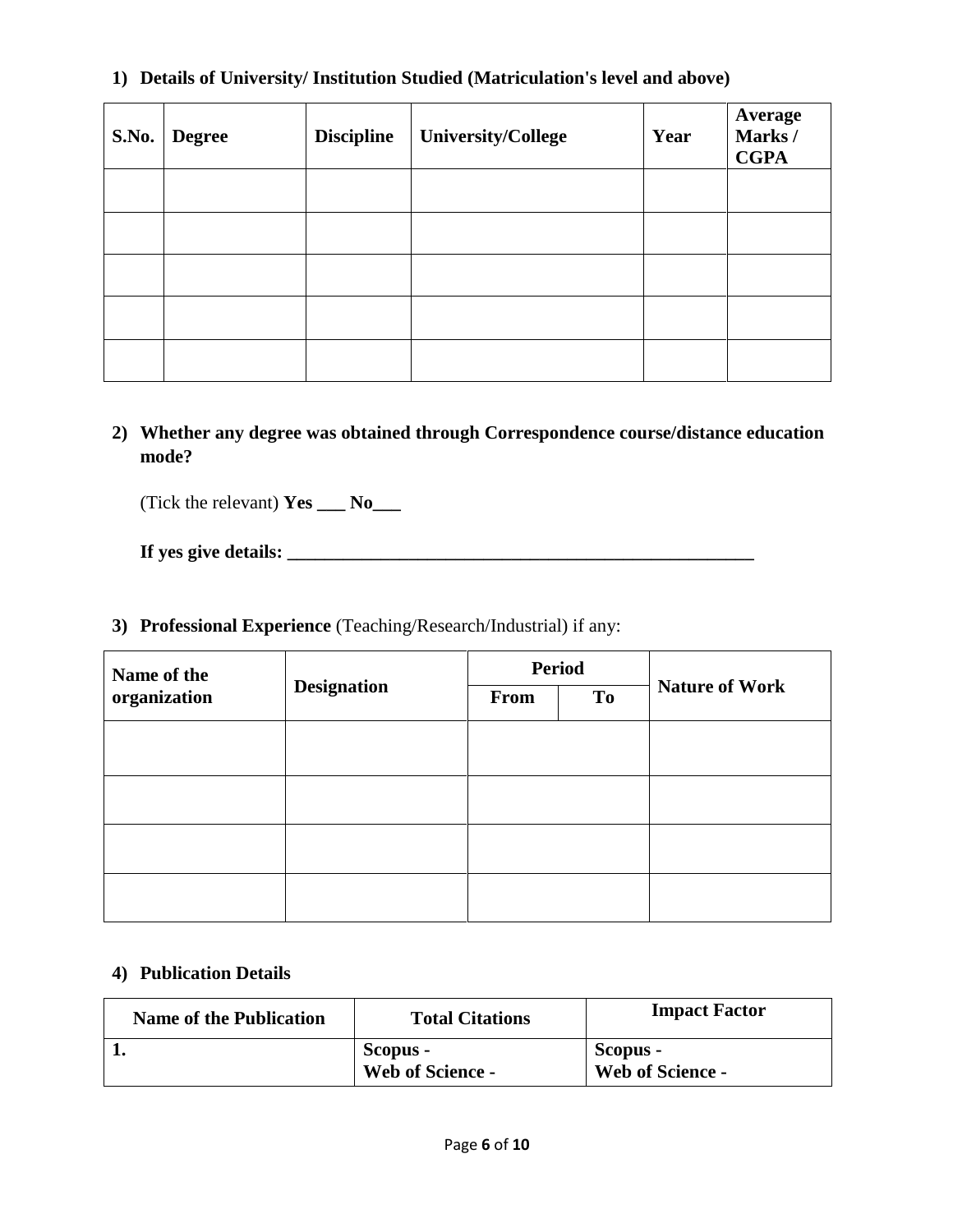| 2. | Scopus -<br>Web of Science -        | Scopus -<br>Web of Science -        |
|----|-------------------------------------|-------------------------------------|
| 3. | Scopus -<br><b>Web of Science -</b> | Scopus -<br><b>Web of Science -</b> |
| 4. | Scopus -<br><b>Web of Science -</b> | Scopus -<br><b>Web of Science -</b> |
| 5. | Scopus -<br><b>Web of Science -</b> | Scopus -<br><b>Web of Science -</b> |
| 6. | Scopus -<br><b>Web of Science -</b> | Scopus -<br>Web of Science -        |
| 7. | Scopus -<br><b>Web of Science -</b> | Scopus -<br><b>Web of Science -</b> |
| 8. | Scopus -<br><b>Web of Science -</b> | Scopus -<br><b>Web of Science -</b> |

#### **5) Personal Information:**

a) Father / Spouse's Name:

b) Whether the applicant is employed: Yes \_\_\_\_\_\_ No \_\_\_\_\_\_

*(If yes, the applicant has to submit NOC from the employer at the time of interview)*

| c) Gender:   | Male Female       |  |  |
|--------------|-------------------|--|--|
| d) Category: | General SC ST OBC |  |  |

- e) Annual Income:
- **6) References** [Please give name, address and contact numbers (office and residence) of at least two persons under whom you have worked or have had professional interaction]

| S.No | <b>Name</b> | <b>Address</b> | <b>Contact Number</b> |
|------|-------------|----------------|-----------------------|
|      |             |                |                       |
|      |             |                |                       |
|      |             |                |                       |
|      |             |                |                       |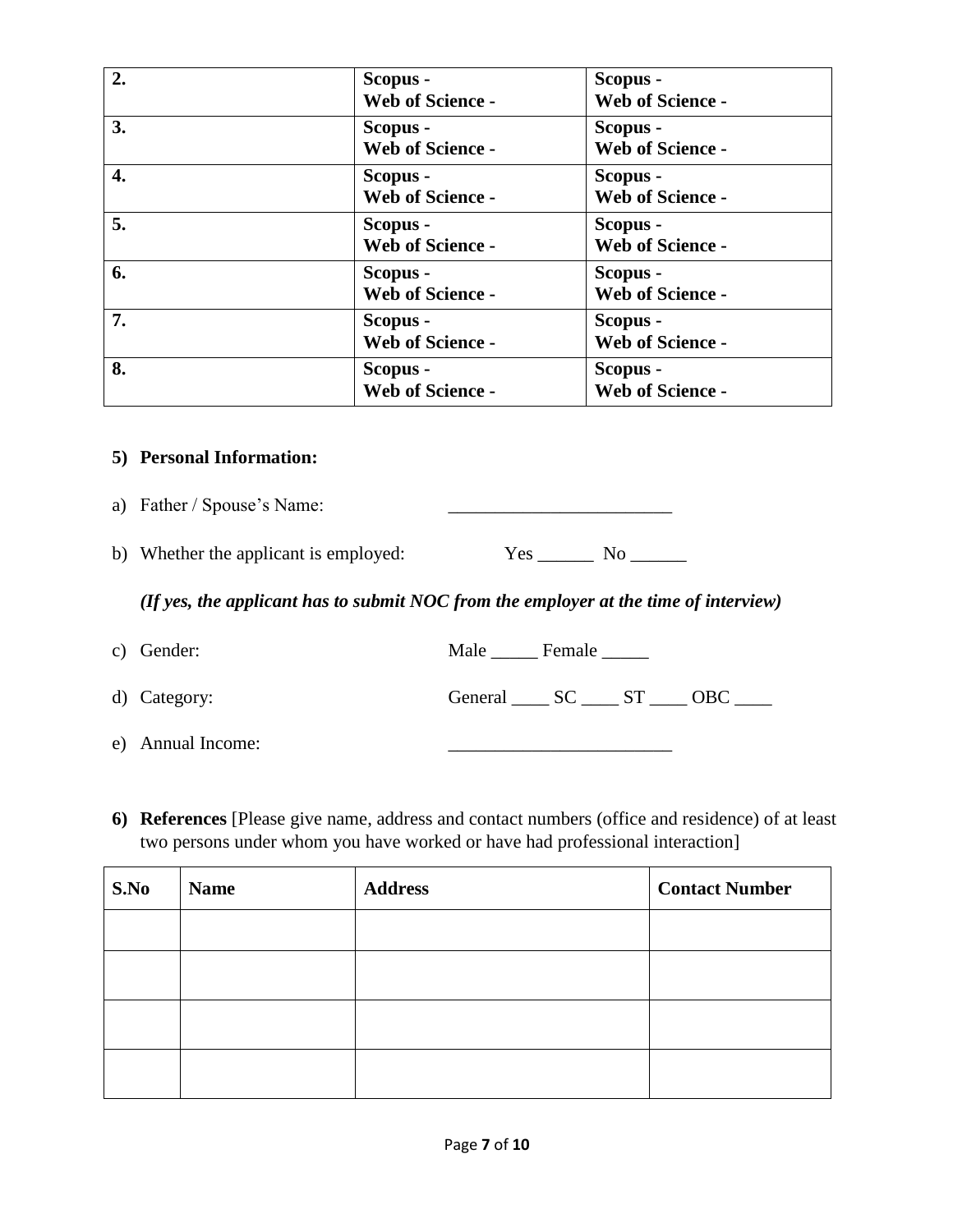# **DECLARATION**

I hereby declare that I have carefully read the instructions and particulars the guidelines of PDF hosted in Utkal University Website and that the entries made in this application form are correct to the best of my knowledge and belief. I understand that association (active or passive) with any unlawful organization is forbidden. If selected, I promise to abide by the rules and discipline of the university.

I note that the decision of the University is final in regard to selection for admission and assignment to a particular field of study. The University shall have the right to expel me from the University at any time after my admission, provided it is satisfied that I was admitted on false particulars furnished by me or my antecedents prove that my continuation in the University is not desirable. I agree that I shall abide by the decision of the University, which shall be final.

# **I hereby further declare that; I have not completed five years since completion of my Ph.D.**

**Place: \_\_\_\_\_\_\_\_\_\_\_**

**Date: \_\_\_\_\_\_\_\_\_\_\_**

**Signature of Applicant**

**\_\_\_\_\_\_\_\_\_\_\_\_\_\_\_\_**

# **POST DOCTORAL FELLOWSHIP AT UTKAL UNIVERSITY**

# **NO OBJECTION CERTIFICATE FROM THE EMPLOYER**

(To be submitted along with application)

| The application of                                           |       | working as                    |
|--------------------------------------------------------------|-------|-------------------------------|
|                                                              |       |                               |
|                                                              | since | , is herewith recommended and |
| forwarded for Doct Doctorel Eellevyship of Helzel University |       |                               |

forwarded for Post-Doctoral Fellowship at Utkal University.

- 1. This organization does not have any objection to accepting Post-Doctoral Fellowship at Utkal University if selected and the applicant will be deputed/granted leave.
- 2. Till the completion of his/her research program, the applicant will not ordinarily be transferred to another unit or place which may impede his/her work under the fellowship. If such a transfer is necessary, Utkal University will be informed within a month of such transfer. We understand that continuing of PDF will depend on University's decision in this regard, taking into account all relevant factors.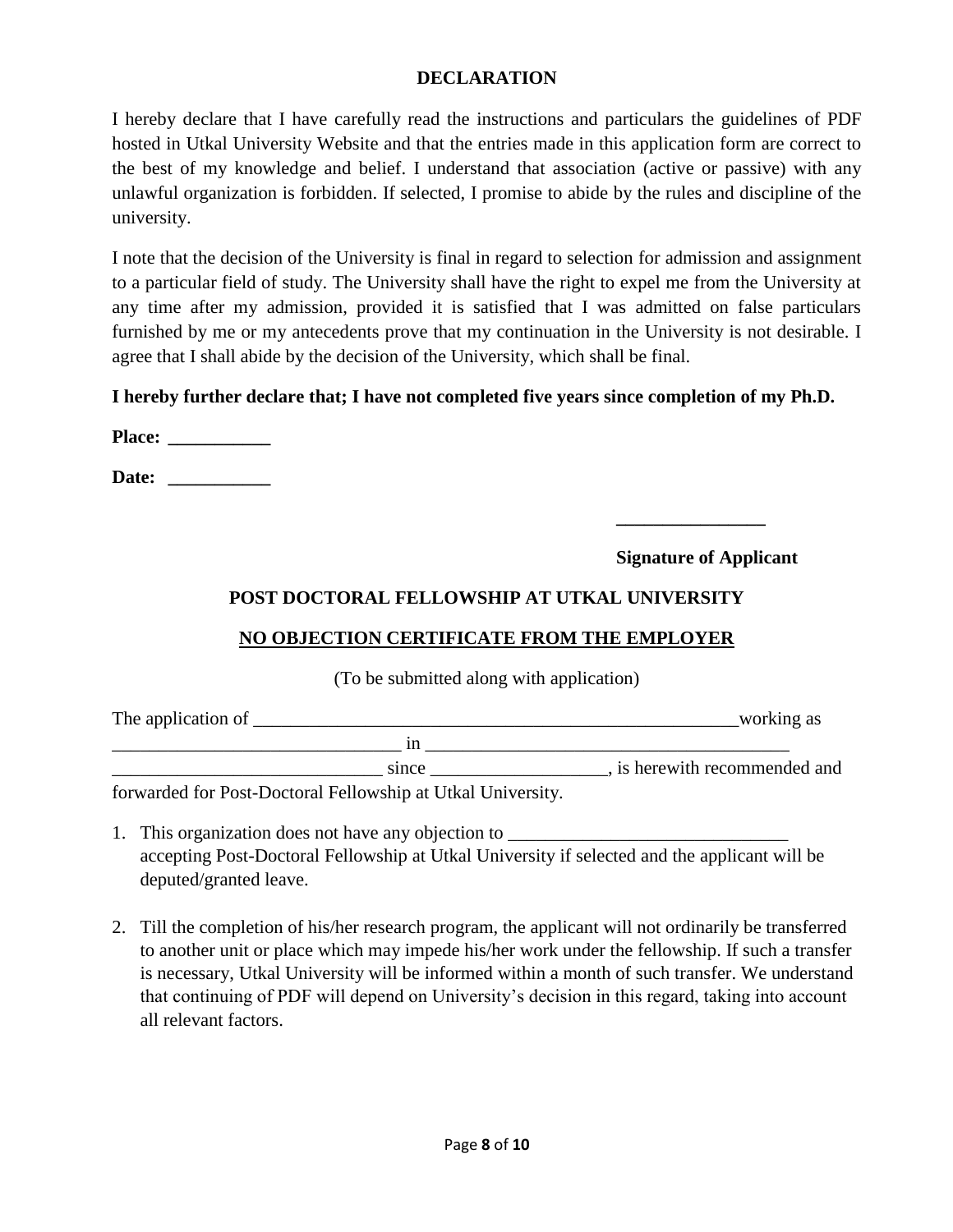Date:

Name of Authorized Signatory:

Designation of Authorized Signatory:

Signature:

Seal of the organization:

Address of the organization: